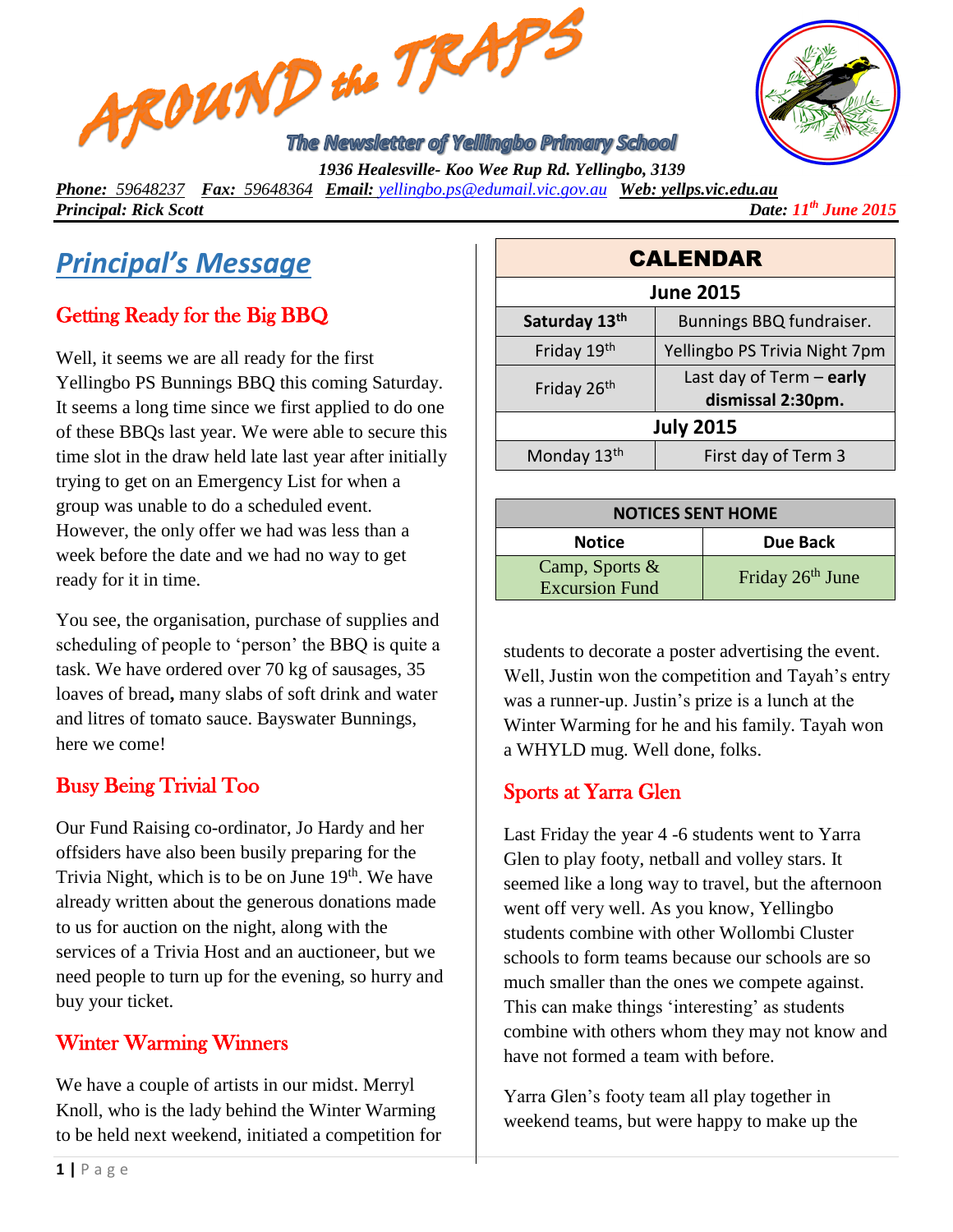numbers on Wollombi's player-strapped team. The outcome was a good game, with plenty of skills on show. Luke got a few kicks and showed a fair turn of speed for our team.

Our netball team was made up of many who had really never played before, with expected results. The score of  $17 - 1$  was not as one sided as it seems.

Volley stars players did much better, with our side winning 2 sets to 1. We had plenty of players, and had to rotate players on and off the court.

So this Friday we do it all over again, with the venue being Don Valley PS.

#### Book Fair

Thank you to those people who took advantages of the book fair this week to buy some books for their children – and to make a donation to the school's library. Thank you, also, to Linda Lloyd for organising the event. It is always a bit of a chore to set up and dismantle the display, but it was made easier this year because we didn't have to go to the post office and bring all of the boxes here; they were delivered in large display cases. Much better for all!

#### We Was Robbed!

Well, maybe not exactly robbed, but…The front page of this week's Upper Yarra Mail newspaper has a photo and story about the new student-shaped 'Please Slow Down' signs that have been places outside of Woori Yallock Primary School to try to increase safety in the school zone. This is part of a trial of the signs as a means to increase road safety – and student safety in school zones. Well, I have to tell you that we discussed getting access to these signs late last year at school council. We have applied to the appropriate authorities to have these signs outside our school, but have been pipped at the post by the Woori Yallock set-up. Apparently we are on a list to get access to the signs at some

time in the future. I look forward to seeing how they work slowing down some of the racing drivers who go past our school at different times during the day.

#### Reports and 3 Way Conferences

Last week I wrote a little about our new reporting system. Well, I can vouch for its ease of use and increased availability to those who use it – wherever they are. I can also tell you that there is a great deal less anxiety about whether June reports will be ready for distribution in the last week of term. There was always a big question as to whether the old system would synchronise off line files with a server-based data base when it came time to do so.

Reports will be distributed at the end of the term and 3 Way Conferences will be held on the Wednesday of the first week in Term 3. We will send out appointment invitations with reports. This gives parents an opportunity to look at reports and have some background to the conference content.

Have a great week,

Rick.



| No Students of the Week |
|-------------------------|
| Due to public holiday.  |